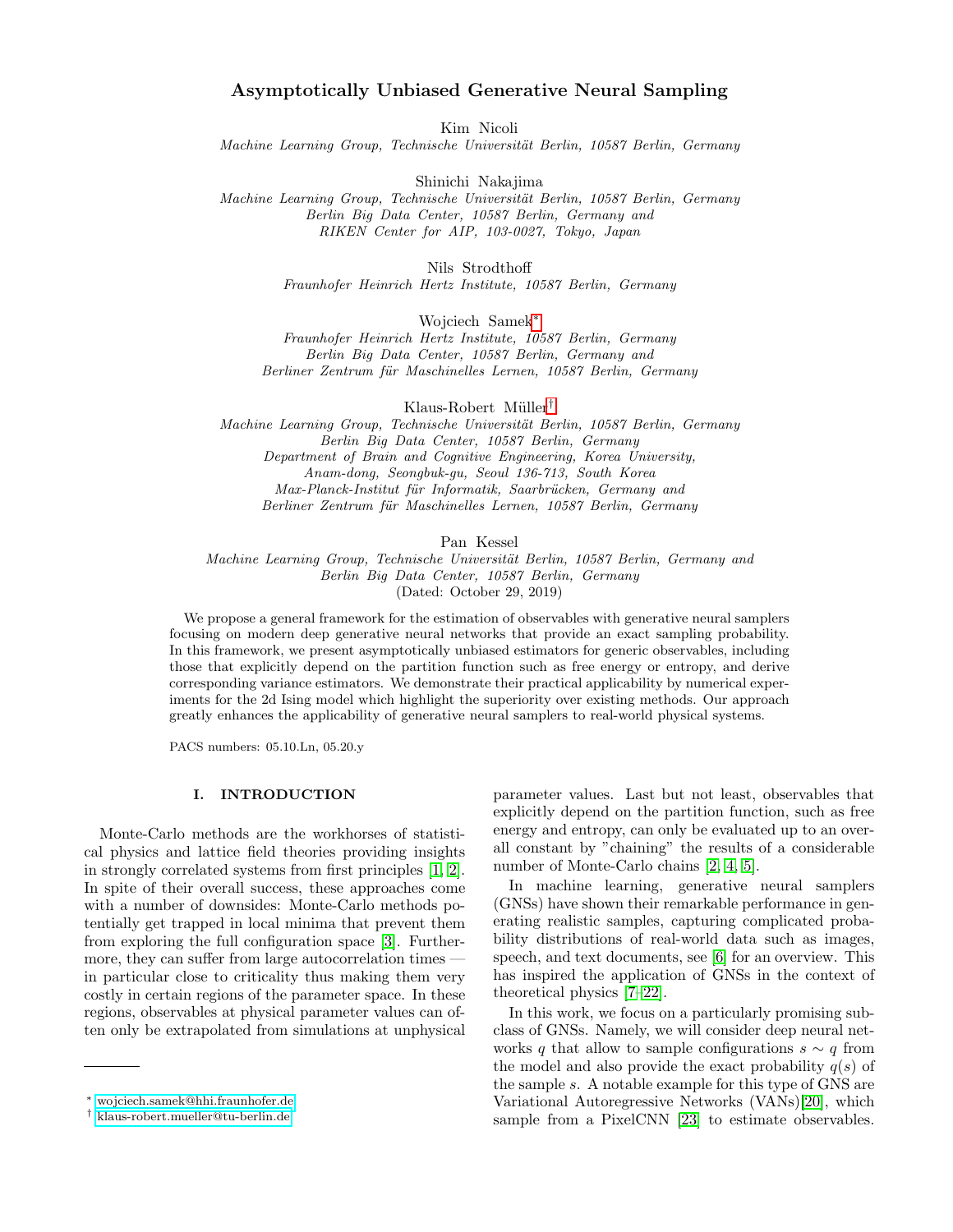The main advantage of this class of GNSs is that they can be trained without resorting to Monte-Carlo configurations by minimizing the Kullback–Leibler divergence between the model  $q$  and a target (Boltzmann) distribution p. As a result, they represent a truly complementary approach to existing Monte-Carlo methods.

Observables are often estimated by directly sampling from the GNS and then taking the sample mean. However, as we will discuss in detail, this approach suffers from a mismatch of the sampling distribution  $q$  and the target distribution p. This mismatch is unavoidable since it cannot be expected that the GNS fully captures the underlying physics. This leads to uncontrolled estimates as both the magnitude and the direction of this bias is in general unknown and scales unfavorably with the system size [\[16\]](#page-9-7).

In this work, we propose a general framework to avoid this serious problem. Our method applies to any GNS with exact sampling probability. Specifically, we will show that it is possible to define asymptotically unbiased estimators for observables along with their corresponding variance estimators. Notably, our method also allows to directly estimate observables that explicitly depend on the partition function, e.g. entropy and free energy. Our proposal therefore greatly enhances the applicability of GNSs to real-world systems.

The paper is organized as follows: In Section [II,](#page-1-0) we will discuss the proposed asymptotically unbiased estimators for observables along with corresponding variance estimators. We illustrate the practical applicability of our approach for the two-dimensional Ising model in Section [III,](#page-4-0) discuss the applicabilty to other GNSs in Section [IV](#page-5-0) and conclude in Section [V.](#page-6-0) Technical details are presented in several appendices.

### <span id="page-1-0"></span>II. ASYMPTOTICALLY UNBIASED ESTIMATORS

# A. Generative Neural Samplers with Exact Probability (GNSEP)

We will use a particular subclass of GNSs to model the variational distribution  $q$  as they can provide the exact probability  $q(s)$  of configurations s and also allow sampling from this distribution  $s \sim q$ . We will henceforth refer to this subclass as generative neural samplers with exact probability (GNSEP). Using these two properties, one can then minimize the inverse Kullback– Leibler divergence between the Boltzmann distribution  $p(s) = 1/Z \exp(-\beta H(s))$  and the variational distribution q without relying on Monte-Carlo configurations for training,

$$
KL(q|p) = \sum_{s} q(s) \ln \left(\frac{q(s)}{p(s)}\right)
$$
  
= 
$$
\sum_{s} q(s) (\ln(q(s)) + \beta H(s)) + \ln Z.
$$
 (1)

This objective can straightforwardly be optimized using gradient decent since the last summand is an irrelevant constant shift. After the optimization is completed, observables (expectation values of an operator  $O$  with respect to the Boltzmann distribution  $p$ ) are then conventionally estimated by the sample mean

$$
\langle \mathcal{O}(s) \rangle_p \approx \frac{1}{N} \sum_{i=1}^N \mathcal{O}(s_i)
$$
 (2)

<span id="page-1-1"></span>.

using the neural sampler  $s_i \sim q$ .

Various architectures for generative neural samplers are available. Here, we will briefly review the two most popular ones:

a. Normalizing Flows (NFs): Samples from a prior distribution  $q_0(z)$ , such as a standard normal, are processed by an invertible neural network  $f(z)$ . The probability of a sample  $s = f(z)$  is then given by

$$
q(s) = q_0(f^{-1}(s)) \left| \det \left( \frac{\partial f}{\partial z} \right) \right|^{-1}
$$

The architecture of f is chosen such that the inverse and its Jacobian can easily be computed. Notable examples of normalizing flows include NICE[\[24\]](#page-10-3), RealNVP[\[25\]](#page-10-4) and GLOW[\[26\]](#page-10-5). First physics applications of this framework have been presented in [\[19\]](#page-9-8) in the context of lattice field theory.

b. Autoregressive Models (AMs): In this case, an ordering  $s_1, \ldots, s_N$  of the spins is chosen and the conditional distribution  $q(s_i|s_{i-1}\dots s_1)$  is modeled by a neural network. The joint probability  $q(s)$  is then obtained by multiplying the conditionals

$$
q(s) = \prod_{i=1}^{N} q(s_i | s_{i-1} \dots s_1)
$$
 (3)

and one can draw samples from  $q$  by autoregressive sampling from the conditionals. State-of-the-art architectures often use convolutional neural networks (with masked filters to ensure that the conditionals only depend on the previous spins in the ordering). Such convolutional architectures were first proposed in the context of image generation with PixelCNN [\[23,](#page-10-2) [27\]](#page-10-6) as most prominent example. In [\[20\]](#page-10-1) these methods were first used for statistical physics applications.

<span id="page-1-2"></span>A major drawback of using generative neural samplers is that their estimates are A) (often substantially) biased and B) do not come with reliable error estimates, see Figure [1.](#page-2-0) Both properties are obviously highly undesirable for physics applications. The main reason for this is that the mean [\(2\)](#page-1-1) is taken over samples drawn from the sampler  $q$  to estimate expectation values with respect to the Boltzmann distribution p. However, it cannot be expected that the sampler q perfectly reproduces the target distribution p. This discrepancy will therefore necessarily result in a systematic error which is often substantial. Furthermore, in all the cases that we are aware of, this error cannot be reliably estimated.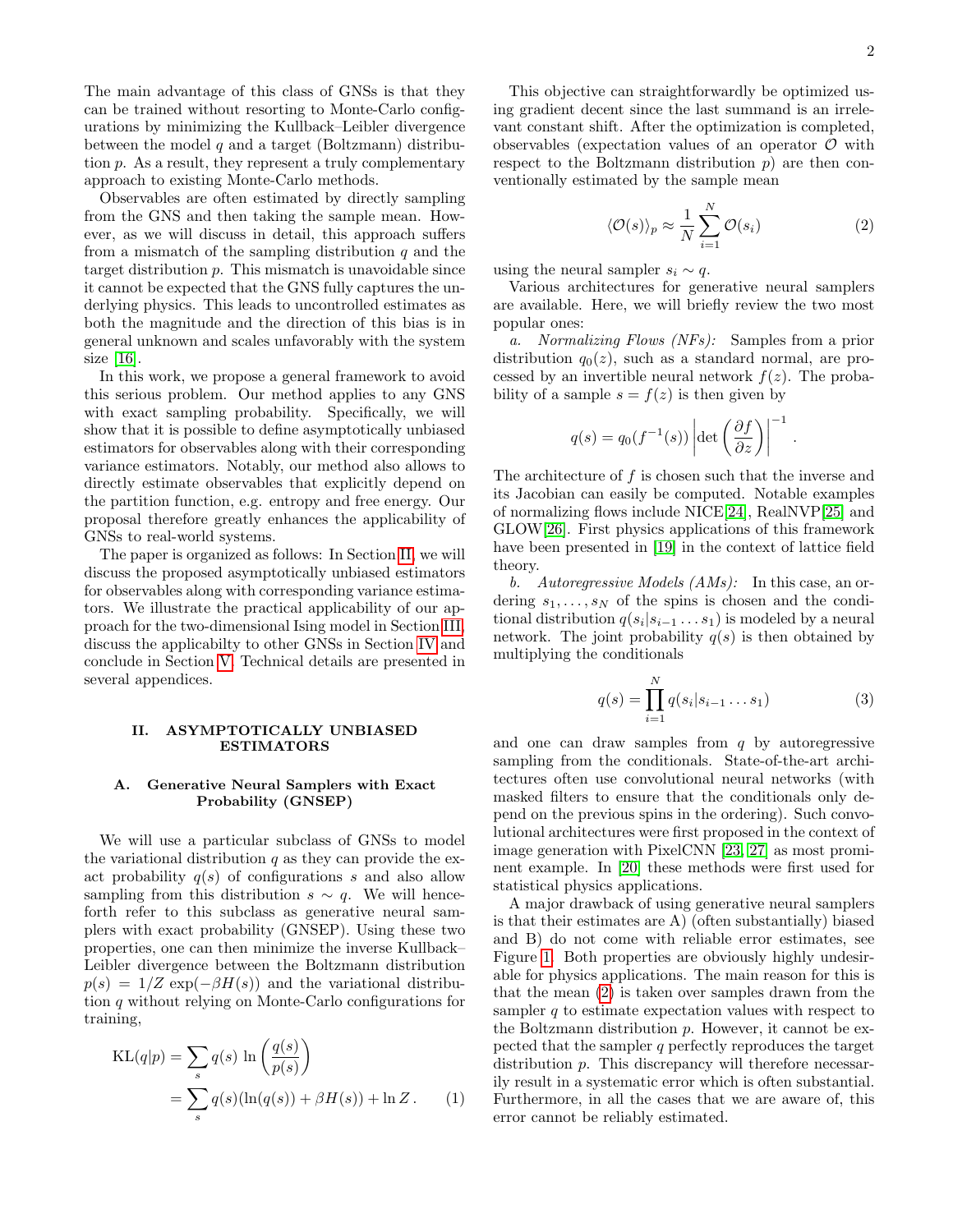

<span id="page-2-0"></span>

FIG. 1: Estimates for various observables around  $\beta_c$ . Our proposed methods agree with the reference values provided by the exact analytical solutions as well as the Wolff algorithm. VAN deviates significantly.

In order to avoid this serious problem, we propose to use either importance sampling or Markov chain Monte Carlo (MCMC) rejection sampling to obtain asymptotically unbiased estimators. We also derive expressions for the variances of our estimators.

# <span id="page-2-1"></span>B. Sampling Methods

Here we propose two novel estimators that are asymptotically unbiased and are shown to alleviate the serious issues A) and B) mentioned in the previous section. *Neural MCMC (NMCMC)* uses the sampler  $q$  as the proposal distribution  $p_0(s|s')$  for a Markov Chain. Samples  $s \sim p_0(s|s')$  are then accepted with probability

$$
\min\left(1, \frac{p_0(s|s')p(s')}{p_0(s'|s)p(s)}\right) = \min\left(1, \frac{q(s)\exp(-\beta H(s'))}{q(s')\exp(-\beta H(s))}\right). (4)
$$

We note that the proposal configurations do not depend on the previous elements in the chain. This has two important consequences: Firstly, they can efficiently be sampled in parallel. Secondly, the estimates will typically have very small autocorrelation.

Neural Importance Sampling (NIS) provides an estimator by

$$
\langle \mathcal{O}(s) \rangle_p \approx \sum_i w_i \, \mathcal{O}(s_i) \qquad \text{with} \qquad s_i \sim q \,, \qquad (5)
$$

where  $w_i = \frac{\hat{w}_i}{\sum_i \hat{w}_i}$  for  $\hat{w}_i = \frac{e^{-\beta H(s_i)}}{q(s_i)}$  $\frac{\rho_{H}(s_i)}{q(s_i)}$  is the importance weight. It is important to stress that we can obtain the configurations  $s_i$  by iid sampling from q. This is in stark contrast to related reweighting techniques in the context of MCMC sampling [\[1\]](#page-9-0).

We assume that the output probabilities of the neural sampler q are bounded within  $[\epsilon, 1 - \epsilon]$  for small  $\epsilon > 0$ . In practice, this can easily be ensured by rescaling and shifting the output probability of the model as explained in Appendix [B.](#page-7-0)

It then follows from standard textbook arguments that these two sampling methods provide asymptotically unbiased estimators. For convenience, we briefly recall these arguments in Appendix [B.](#page-7-0)

We note that our asymptotic unbiased sampling methods have the interesting positive side effect that they allow for transfer across parameter space, a property they share with conventional MCMC approaches [\[28\]](#page-10-7). For example, we can use a neural sampler trained at inverse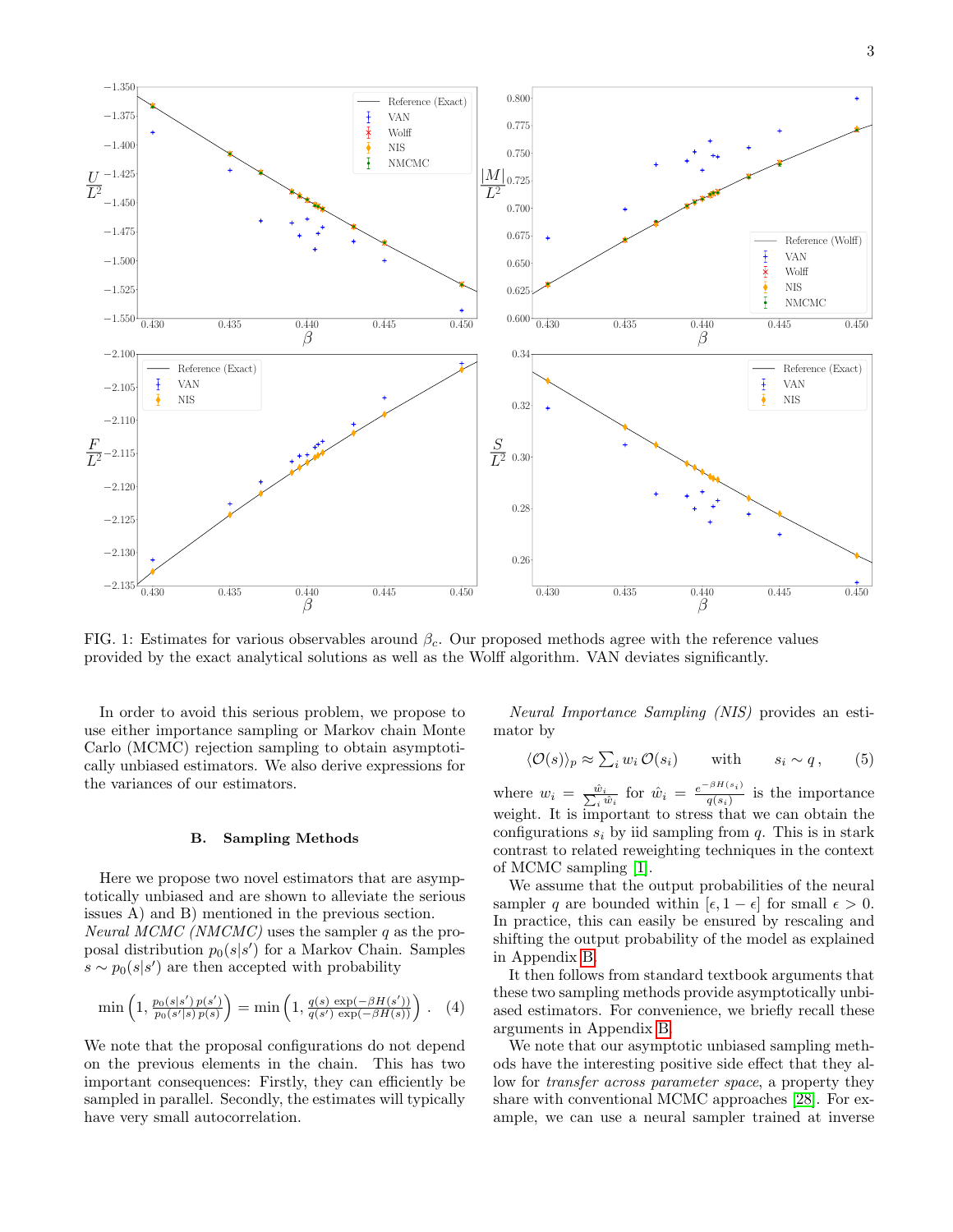temperature  $\beta'$  to estimate physical observable at a different target temperature  $\beta \neq \beta'$ , as shown later in Section [III.](#page-4-0) In some cases, this can result in a significant reduction of runtime, as we will demonstrate in Section [III.](#page-4-0)

#### C. Asymptotically Unbiased Estimators

For operators  $\mathcal{O}(s)$  which do not explicitly depend on the partition function, such as internal energy  $\mathcal{O}_U(s)$  =  $H(s)$  or absolute magnetization  $\mathcal{O}_{|M|}(s) = \sum_i |s_i|$ , both NIS and NMCMC provide asymptotically unbiased estimators as explained in the last section.

However, generative neural samplers are often also used for operators  $\mathcal{O}(s, Z)$  explicitly involving the partition function Z. Examples for such quantities include

$$
\mathcal{O}_F(s, Z) = -\frac{1}{\beta} \ln(Z), \qquad (6)
$$

$$
\mathcal{O}_S(s, Z) = \beta H(s) + \ln Z, \qquad (7)
$$

which can be used to estimate the free energy  $F =$  $\frac{-1}{\beta}\ln(Z) = \mathbb{E}_p[\mathcal{O}_F]$  and the entropy  $S = -\mathbb{E}_p[\ln p] =$  $\mathbb{E}_p[\mathcal{O}_S]$  respectively. Since the Kullback-Leibler divergence is greater or equal to zero, it follows from the optimization objective [\(1\)](#page-1-2) that

$$
F_q = \frac{1}{\beta} \sum_s q(s) (\ln(q(s)) + \beta H(s)) \ge -\frac{1}{\beta} \ln(Z) = F.
$$
\n(8)

Therefore, the variational free energy  $F_q$  provides an upper bound on the free energy  $F$  and is thus often used as its estimate. Similarly, one frequently estimates the entropy  $S = -\mathbb{E}_p(\ln p)$  by simply using the variational distribution  $q$  instead of  $p$ . Both estimators however typically come with substantial biases which are hard to quantify. This effect gets particularly pronounced close to the critical temperature.

Crucially, neural importance sampling also provides asymptotically unbiased estimators for  $\mathbb{E}_p[\mathcal{O}(s,Z)]$  by

$$
\hat{\mathcal{O}}_N = \frac{\frac{1}{N} \sum_{i=1}^N \mathcal{O}(s_i, \hat{Z}_N) \hat{w}(s_i)}{\hat{Z}_N} \quad \text{with} \quad s_i \sim q \,, \quad (9)
$$

where the partition function  $Z$  is estimated by

$$
\hat{Z}_N = \frac{1}{N} \sum_{i=1}^N \hat{w}_i.
$$
 (10)

In the next section, we will derive the variances of these estimators. Using these results, the errors of such observables can systematically be assessed.

## <span id="page-3-5"></span>D. Variance Estimators

In the following, we focus on observables of the form

$$
\mathcal{O}(s, Z) = g(s) + h(Z), \qquad (11)
$$



Equivalent (i)  $\sum_{i=1}^{\infty} \frac{1}{2} \log \frac{1}{2}$ , (b) both  $\sum_{i=1}^{\infty} \frac{1}{2} \log \frac{1}{2}$ , (ii)  $\sum_{i=1}^{\infty} \frac{1}{2} \log \frac{1}{2}$ , (ii)  $\sum_{i=1}^{\infty} \frac{1}{2} \log \frac{1}{2}$ , (ii)  $\sum_{i=1}^{\infty} \frac{1}{2} \log \frac{1}{2}$ , (ii)  $\sum_{i=1}^{\infty} \frac{1$ FIG. 2: Zoom around critical  $\beta_c \approx 0.4407$  showing the internal energy per lattice site from Fig. [1](#page-2-0) (e.g.  $16 \times 16$ lattice). We took internal energy as a reference example, same considerations hold for the other observables. The estimates from our proposed method match with the exact reference. VAN is not shown because it is out of range as one can see from Figure [1.](#page-2-0)

<span id="page-3-1"></span><span id="page-3-0"></span>that include the estimators for internal energy, magnetization but most notably also for free energy [\(6\)](#page-3-0) and entropy [\(7\)](#page-3-1). As just mentioned, expectation values of these operators can be estimated using [\(9\)](#page-3-2).

Let us assume that  $h$  is differentiable at the true value of the partition function  $Z$ . Then, as shown in Ap-pendix [C,](#page-8-0) the variance of the estimator for large  $N$  is given by

<span id="page-3-4"></span>
$$
\sigma_{\hat{\mathcal{O}}_N}^2 = \frac{\boldsymbol{\psi}^T \mathbb{E}_q[\boldsymbol{\phi} \boldsymbol{\phi}^T] \boldsymbol{\psi}}{N} + o_P(N^{-1}),\tag{12}
$$

where

$$
\phi = \begin{pmatrix} g\hat{w} - \mathbb{E}_p[g]Z \\ \hat{w} - Z \end{pmatrix}, \quad \psi = \begin{pmatrix} 1/Z \\ -\mathbb{E}_p[g]/Z + h'(Z) \end{pmatrix}.
$$
\n(13)

<span id="page-3-2"></span>Note that  $\mathbb{E}_p[g]$  can be estimated by

$$
\frac{\frac{1}{N}\sum_{i=1}^{N}g(s_i)\hat{w}(s_i)}{\hat{Z}_N} \tag{14}
$$

and  $Z$  can be estimated by  $(10)$ , respectively.

<span id="page-3-3"></span>For operators with  $h \equiv 0$ , it is well-known [\[29\]](#page-10-8) that Eq. [\(12\)](#page-3-4) reduces to

$$
\sigma_{\hat{\mathcal{O}}_N}^2 = \frac{\text{Var}_p(g)}{N_{\text{eff}}} + o_P(N^{-1}), \qquad (15)
$$

where we have defined the effective sampling size

$$
N_{\text{eff}} = \frac{N}{\mathbb{E}_q \left[ w^2 \right]} \,. \tag{16}
$$

<span id="page-3-6"></span>Note that the effective sampling size does not depend on the particular form of  $q$ . It is however important to stress that for observables with  $h \neq 0$ , the error cannot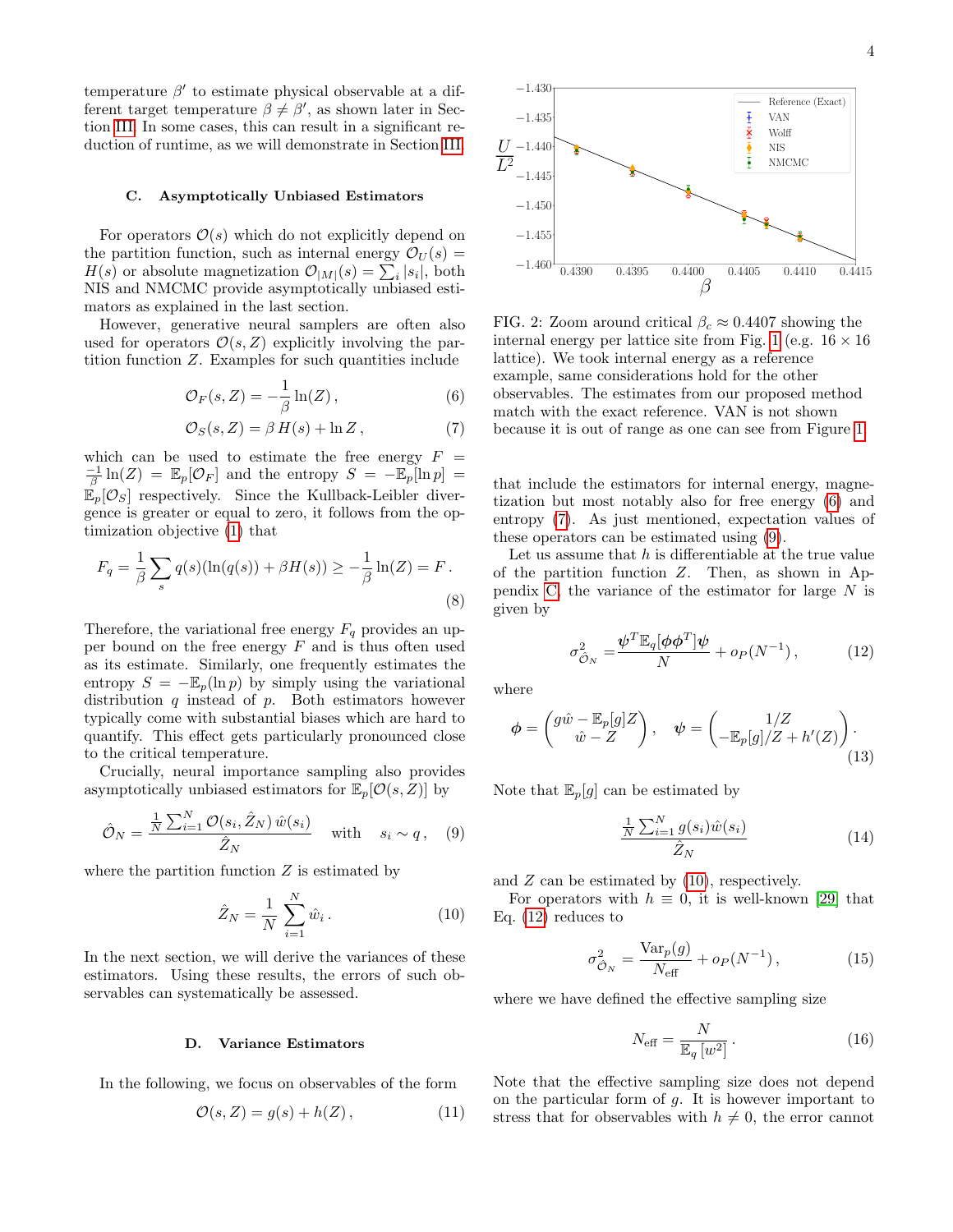be estimated in terms of effective sampling size but one has to use [\(12\)](#page-3-4). While this expression is more lengthy, it can be easily estimated. Therefore, neural importance sampling allows us to reliably estimate the variances of physical observables — in particular observables with explicit dependence on the partition function. This is in stark contrast to the usual GNS approach.

It is also worth stressing that MCMC sampling does not allow to directly estimate those observables which explicitly involve the partition function. For completeness, we also note that a similar well-known effective sampling size can be defined for MCMC

$$
N_{\text{eff}} = \frac{N}{2\,\tau_{int,\mathcal{O}}},\tag{17}
$$

where  $\tau_{int,\mathcal{O}}$  is the integrated auto-correlation time of the operator  $\mathcal{O}$ , see [\[1,](#page-9-0) [30\]](#page-10-9) for more details.

### <span id="page-4-0"></span>III. EXPERIMENTS

We will now demonstrate the effectiveness of our method on the example of the two-dimensional Ising model with vanishing external magnetic field. This model has an exact solution and therefore provides us with a ground truth to compare to. The Hamiltonian of the Ising model is given by

$$
H(s) = -J \sum_{\langle i,j \rangle} s_i s_j , \qquad (18)
$$

where  $J$  is the coupling constant and the sum runs over all neighbouring pairs of lattice sites. The corresponding Boltzmann distribution is then given by

$$
p(s) = \frac{1}{Z} \exp(-\beta H(s)), \qquad (19)
$$

with partition function  $Z = \sum_s \exp(-\beta H(s))$ . For simplicity, we will absorb the coupling constant  $J$  in  $\beta$  in the following. Here, we will only consider the ferromagnetic case for which  $J > 0$  and the model undergoes a second-order phase transition at  $\beta_c \approx 0.4407$  in the infinite volume limit.

In addition to the exact solution by Onsager for the infinite volume case [\[31\]](#page-10-10), there also exists an analytical solution for finite lattices [\[32\]](#page-10-11), which we review in Appendix [A](#page-7-1) and use for reference values. An exact partition function for the case of vanishing magnetic field is not enough to derive expressions for some observables, such as magnetization. For these observables, we obtain reference values by using the Wolff MCMC clustering algorithm [\[33\]](#page-10-12).

### A. Unbiased Estimators for the Ising Model

For discrete sampling spaces, autoregressive algorithms are the preferred choice as normalizing flows are designed

for continuous ones [\[34\]](#page-10-13). It is nonetheless important to stress that our proposed method applies irrespective of the particular choice for the sampler.

We use the standard VAN architecture for the GNS. For training, we closely follow the procedure described in the original publication [\[20\]](#page-10-1). More detailed information about hyperparameter choices can be found in Ap-pendix [D.](#page-8-1) We use VANs, trained for a  $16 \times 16$  lattice at various temperatures around the critical point, to estimate a number of observables. The errors for neural importance sampling are determined as explained in Section [II D.](#page-3-5) For Wolff and Neural MCMC, we estimate the autocorrelation time as described in [\[30\]](#page-10-9).

<span id="page-4-1"></span>Figure [1](#page-2-0) summarizes the main results of our experiments in terms of estimates for internal energy, absolute magnetization, entropy and free energy around the critical regime. NMCMC and NIS agree with the reference values while VAN deviates significantly. We note that this effect is also present for observables with explicit dependence on the partition function, i.e. for entropy and free energy.

All estimates in Figure [1](#page-2-0) deviate from the reference value in the same direction. Whereas this is expected for the free energy (for which the true value is a lower bound) also for the other observables the trained GNSs seem to favor a certain direction of approaching the true value. However, as we show in Appendix [E,](#page-9-9) this trend holds only on average and is not a systematic effect.

In Figure [3,](#page-5-1) we track the evolution of the estimates for the four observables under consideration during training. This figure clearly demonstrates that our proposed method leads to accurate predictions even at earlier stages of the training process. This is particularly important because the overall runtime for GNS estimates is heavily dominated by the training.

Table [I](#page-5-2) summarizes results for  $24 \times 24$  lattice. For this larger lattice, the systematic error of VAN is even more pronounced and the estimated values do not even qualitatively agree with the reference values. Our modified sampling techniques, on the other hand, lead to fully compatible results.

Lastly, our proposed methods allow for transfer across parameter space, as explained in Section [II B.](#page-2-1) In Figure [6,](#page-6-1) we summarize a few transfer runs. Models are trained at decreasing  $\beta$  value and are used to predict the energy at  $\beta_c$ . All predicted values agree with the reference within error bars. As the difference in temperature between model and target increases, the variance grows as well — as was to be expected. In practice, this limits the difference between model and target inverse temperature. Nevertheless, we can use models trained at a single β value to predict other values in a non-trivial neighbourhood of the model  $\beta$ . This allows to more finely probe parameter space at only minimal additional computational costs.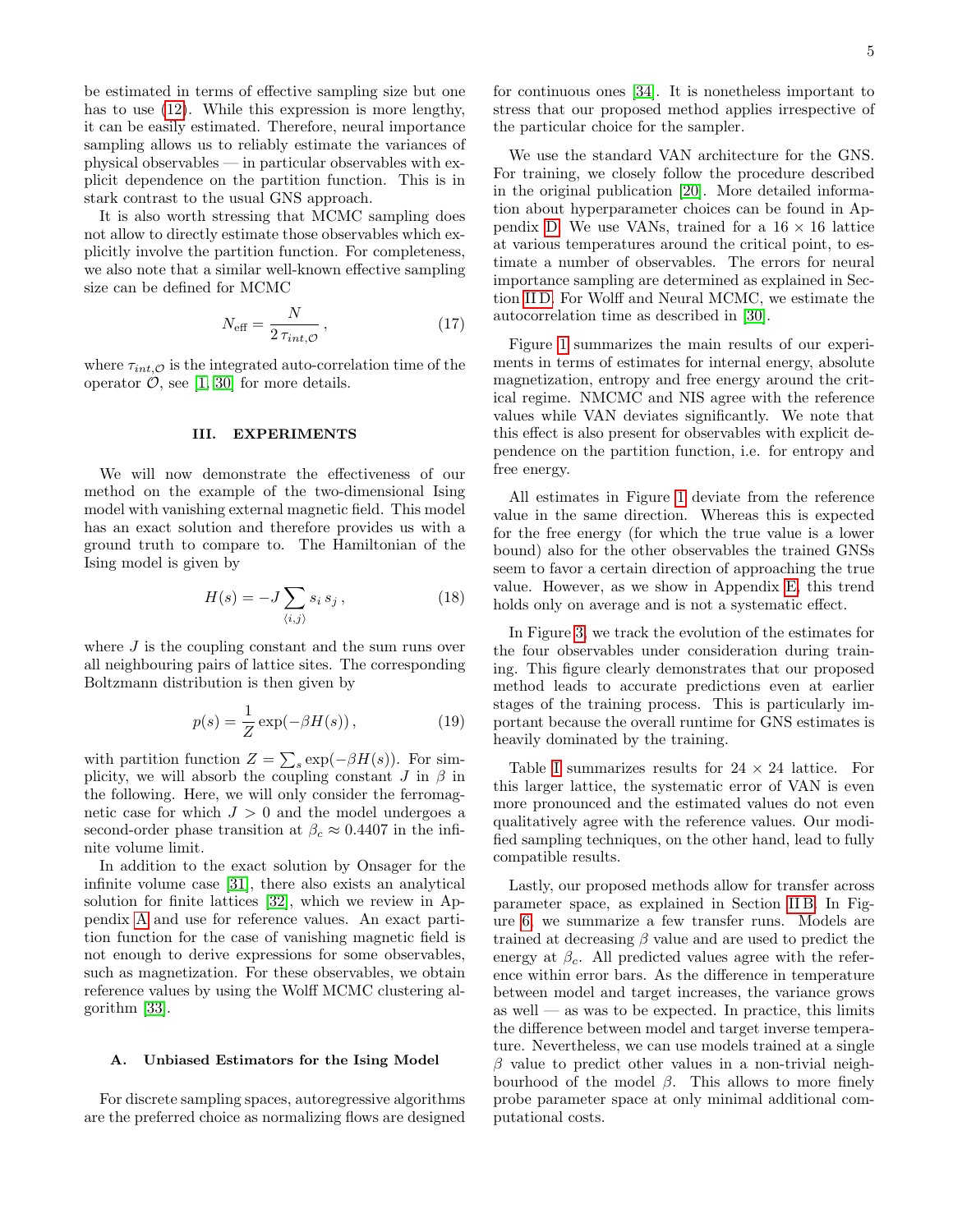<span id="page-5-2"></span>

| Sampler $(24x24)$ | U/I <sub>L</sub>    | $ M /L^2$      | S/I <sub>L</sub> | $F/r^2$                                                                         |
|-------------------|---------------------|----------------|------------------|---------------------------------------------------------------------------------|
| <b>VAN</b>        |                     |                |                  | $-1.50583$ (0.00010) 0.78293 (0.00008) 0.26505 (0.00004) $-2.107250$ (0.000001) |
| <b>NIS</b>        | $-1.43472(0.02154)$ | 0.672(0.03)    |                  | 0.29885 $(0.00717)$ -2.11284 $(0.00075)$                                        |
| NMCMC             | $-1.44950(0.00673)$ | 0.680(0.04)    |                  | $\overline{\phantom{a}}$                                                        |
| Reference         | -1.44025            | 0.6777(0.0006) | 0.29611          | $-2.11215$                                                                      |

TABLE I: Comparison of VAN, NMCMC and NIS on a 24  $\times$  24 lattice trained at  $\beta_c$ . Entropy and Free Energy cannot be directly estimated using Monte Carlo approaches. Bold numbers denote estimates which are compatible with ground truth within one standard deviation. Standard deviations are in parentheses.

<span id="page-5-1"></span>

FIG. 3: Estimation of observables during training for a single run on a  $16 \times 16$  lattice. The modified sampling procedure leads to accurate predictions at significantly earlier stages of training.

#### B. Neural MCMC

NMCMC obtains a proposal configuration by independent and identically distributed sampling from the sampler q. This can result in a significantly reduced integrated autocorrelation time  $\tau_{int,\mathcal{O}}$  for the observables  $\langle \mathcal{O} \rangle$ . For this reduction, it is not required to perfectly train the sampler. It is however required that the sampler is sufficiently well-trained such that the proposal configuration is accepted with relatively high probability, as illustrated in Figure [4.](#page-5-3) Table [II](#page-5-4) demonstrates a significant reduction in integrated autocorrelation  $\tau_{int}$ , as defined in [\(17\)](#page-4-1), for two observables at  $\beta_c$  on a 16 × 16 lattice. The matrix of Metropolis and the matrix for Metropolis and the interpretation histograms for Metropolis and Neural MCMC interpretation histograms for Metropolis and Neural MCMC interpretation histograms for Metropolis and

In NMCMC, the proposal configuration  $s \sim p_0(s|s') =$  $q(s)$  is independent of the previous configuration s' in the chain. This is in stark contrast to the Metropolis algorithm for which the proposal configuration is obtained by a local update of the previous configuration. As a result, NMCMC is less likely to stay confined in (the neighbourhood of) an energy minimum of the configuration space. This is demonstrated in Figure [5](#page-6-2) which shows the mag-

<span id="page-5-3"></span>

<span id="page-5-4"></span>FIG. 4: Evolution of the acceptance rate (right) and the integrated autocorrelation time of the internal energy  $\tau_{int,U}$  (left) during training. NMCMC runs were preformed on a  $16\times16$  lattice at  $\beta_c$ .

|                  | Observable Metropolis NMCMC |        |
|------------------|-----------------------------|--------|
| $\tau_{int.U}$   | 4.0415                      | 0.8317 |
| $\tau_{int, M }$ | 7.8510                      | 1.3331 |

TABLE II: Neural MCMC instead of Metropolis leads to a significant reduction of integrated autocorrelation times  $\tau_{int}$  for a 16 × 16 lattice at  $\beta_c$ . The neural sampler was trained over ten thousands steps and the acceptance rate was 69 percent.

Since the Ising model has a discrete  $\mathbb{Z}_2$ -symmetry, we expect a two-moded distribution. In constrast to the Metropolis algorithm, NMCMC indeed shows such a behaviour.

### <span id="page-5-0"></span>IV. APPLICABILITY TO OTHER SAMPLERS

We note that our approach can in parts be applied to other generative models see Table [III](#page-7-2) which summarizes the applicability of neural MCMC (NMCMC) sampling and neural importance sampling (NIS). Namely, when the employed GNS provides an unnormalized sampling probability, i.e., the exact probability multiplied by a constant, then NMCMC and NIS can again correct the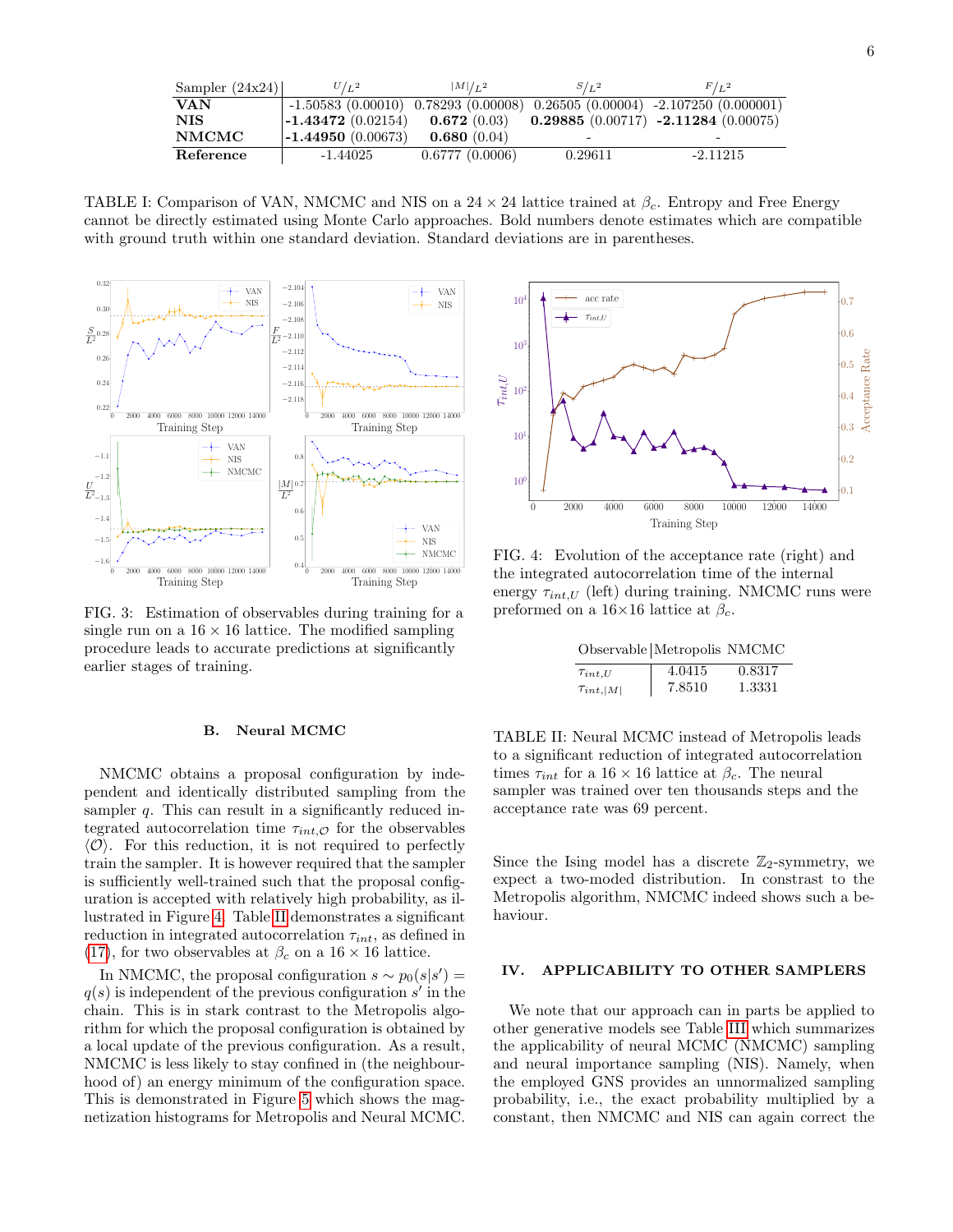<span id="page-6-2"></span>

FIG. 5: Histogram for the magnetization of the system at  $\beta = 0.55$ . While the Metropolis algorithm is only able to capture one of the two modes of the distribution, NMCMC is able to cover both.

learned sampler  $q$  leading to asymptotically unbiased estimators. However, the applicability is limited to the observables that do not explicitly depend on the partition function, i.e.,  $h \equiv 0$  in [\(11\)](#page-3-6).

If the employed GNS allows us to approximate the (normalized or unnormalized) sampling probability, one can apply our approach by using the approximate probability for  $q$ . The bias can then be reduced if the gap between the target distribution and the sampling distribution is larger than the approximation error to the sampling probability. However, then the estimator may not be asymptotically unbiased.

# <span id="page-6-0"></span>V. CONCLUSION AND OUTLOOK

In this work, we presented a novel approach for the unbiased estimation of observables with well-defined variance estimates from generative neural samplers that provides the exact sampling probability (GNSEP). Most notably, this includes also observables that explicitly depend on the partition function such as free energy or entropy. The practical applicability of the approach is demonstrated for the two-dimensional Ising model,

<span id="page-6-1"></span>

FIG. 6: Samplers q are trained at increasingly lower  $\beta$ values and used to predict the internal energy  $U/L^2$  at the critical coupling  $\beta_c$ . All results agree with the reference values within error bars. The variance of the estimators increase as the difference between model and target temperature gets larger. Transfer runs for NMCMC and NIS allow to only train one model which leads to significant speed up since runtime is dominated by training, as illustrated in the inset.

pared to biased estimators from the literature.

In summary, the methods proposed in this paper not only lead to theoretical guarantees but are also of great practical relevance. They are applicable for a large class of generative samplers, easy to implement, and often lead to a significant reduction in runtime. We therefore firmly believe that they will play a crucial role in the promising application of generative models to challenging problems of theoretical physics.

### ACKNOWLEDGMENTS

This work was supported by the German Ministry for Education and Research as Berlin Big Data Center (01IS18025A) and Berlin Center for Machine Learning (01IS18037I). This work is also supported by the Information & Communications Technology Planning & Evaluation (IITP) grant funded by the Korea government (No. 2017-0-001779) and by the DFG (EXC 2046/1, Project-ID 390685689).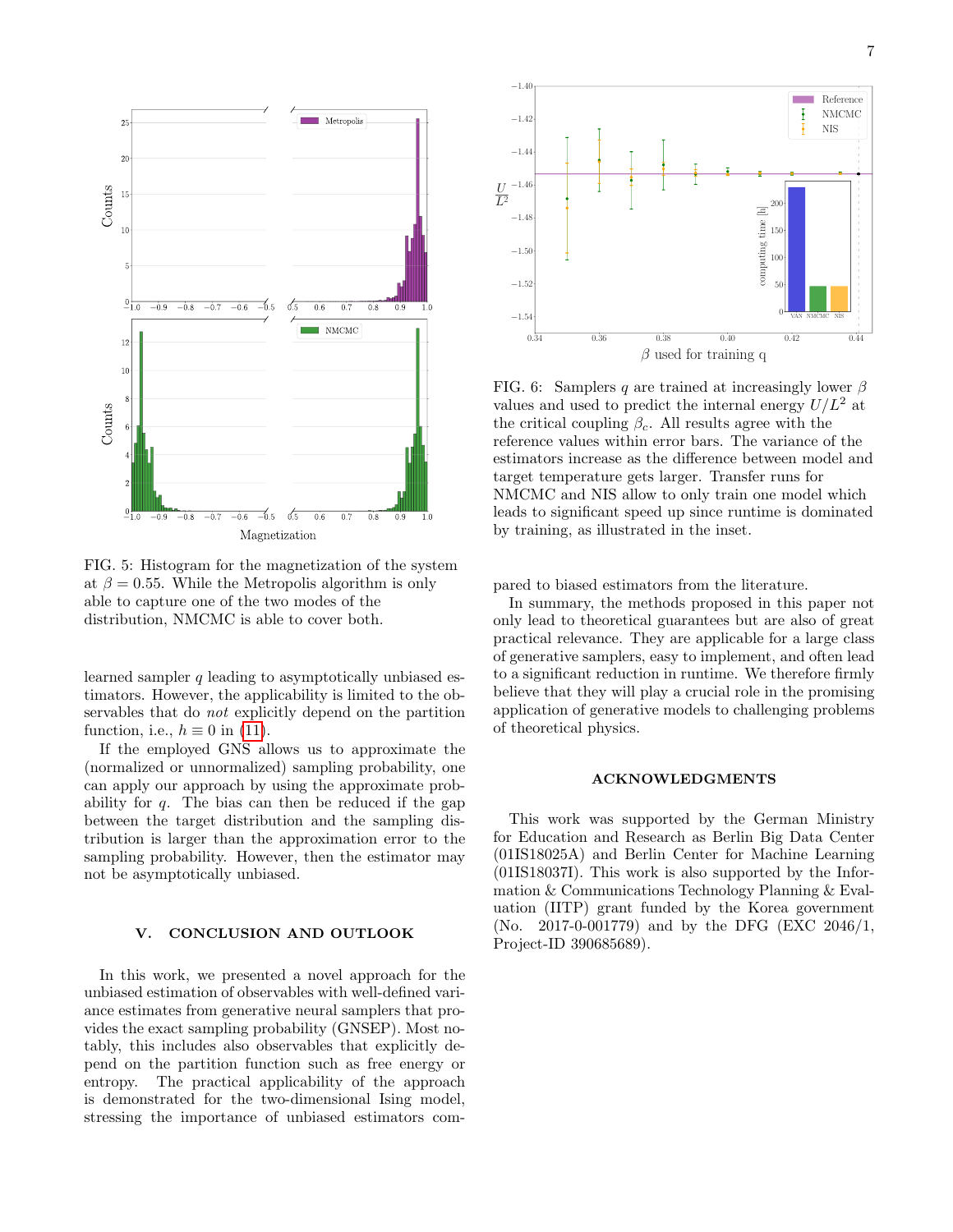| Accessible sampling probability NMCMC, NIS( $h \equiv 0$ ) NIS( $h \neq 0$ ) |              | <b>GNSs</b> |
|------------------------------------------------------------------------------|--------------|-------------|
| exact, normalized                                                            |              | M. NF       |
| exact, unnormalized                                                          |              |             |
| approximate, normalized                                                      | $\checkmark$ | VAE         |
| approximate, unnormalized                                                    |              | RBM         |
| none                                                                         |              |             |

<span id="page-7-2"></span>TABLE III: Applicability of NMCMC and NIS to various GNSs. h refers to the term explicitly depending on the partition function Z of the observable [\(11\)](#page-3-6). General Adversarial Networks (GANs) do not provide sampling probabilites and therefore can not be used for our method. Restricted Boltzmann Machines (RBMs) only provide approximate and unnormalized sampling probability and therefore do not lead to asymptotically unbiased estimators using our methods. Because of the lack of normalization, observables with explicit dependence on the partition function cannot be estimated. Variational Autoencoders (VAEs) provide approximate sampling probability. Our method can therefore be applied but does not lead to asymptotic guarantees. The cases of Normalizing Flows (NFs) and Autoregressive Models (AMs) were discussed at length before. The applicability is summarized in the table using the following notation:  $\checkmark$ : the estimator is asymptotically unbiased;  $(\checkmark)$ : applicable but the estimator is still biased; X: not applicable.

#### <span id="page-7-1"></span>Appendix A: Partition function of the finite-size Ising model

In this appendix, we review the exact solution for the partition function of the finite-size Ising model [\[32\]](#page-10-11). For an  $L \times L$  lattice, the partition function is given by

$$
Z = \frac{1}{2} (2 \sinh(2\beta))^{L^2/2} \sum_{i=i}^{4} Z_i , \qquad (A1)
$$

where we have used the definitions

$$
Z_1 = \prod_{r=0}^{L-1} 2 \cosh(\frac{1}{2}L\gamma_{2r+1}), \quad Z_2 = \prod_{r=0}^{L-1} 2 \sinh(\frac{1}{2}L\gamma_{2r+1}),
$$
  
\n
$$
Z_3 = \prod_{r=0}^{L-1} 2 \cosh(\frac{1}{2}L\gamma_{2r}), \quad Z_4 = \prod_{r=0}^{L-1} 2 \sinh(\frac{1}{2}L\gamma_{2r}),
$$
  
\n(A2)

with the coefficients

$$
\gamma_0 = 2\beta + \ln \tanh \beta ,
$$
  
\n
$$
\gamma_r = \ln(c_r + \sqrt{c_r^2 - 1}) \quad \text{for} \quad r > 0, \quad (A3)
$$

and  $c_r = \cosh 2\beta \coth 2\beta - \cos(r\pi/L)$ . From this expression for the partition function, one can easily obtain analytical expressions for the free energy and entropy.

#### <span id="page-7-0"></span>Appendix B: Proof of asymptotic Unbiasedness

In this section, we will give a review of the relevant arguments establishing that the NIS and NMCMC estimators are asymptotically unbiased.

For reasons that will become obvious soon, it is advantageous to re-interpret the original network output  $q' \in [0, 1]$  as the probability  $q \in [\epsilon, 1 - \epsilon]$  by the following mapping:

$$
q = \left(q' - \frac{1}{2}\right)(1 - 2\epsilon) + \frac{1}{2}.
$$
 (B1)

Due to the rescaling discussed above, we can assume that the support of the sampling distribution  $q$  contains the support of the target distribution p. This property is ensured since the sampler q takes values in  $q \in [\epsilon, 1 - \epsilon]$ .

#### 1. Neural Importance Sampling

Importance sampling with respect to  $q$ , i.e.

$$
\mathbb{E}_p[\mathcal{O}(s)] \approx \sum_{i=1}^N w_i \mathcal{O}(s_i), \text{ where}
$$

$$
s_i \sim q(s), \, w_i = \frac{\hat{w}_i}{\sum_i \hat{w}_i}, \, \hat{w}_i = \frac{e^{-\beta H(s_i)}}{q(s_i)}, \qquad (B2)
$$

is an asymptotically unbiased estimator of the expectation value  $\langle \mathcal{O}(s) \rangle$  because

$$
\mathbb{E}_p[\mathcal{O}(s)] = \sum_s p(s)\mathcal{O}(s) = \sum_s q(s)\frac{p(s)}{q(s)}\mathcal{O}(s)
$$

$$
= \frac{1}{Z}\sum_s q(s)\underbrace{\frac{\exp(-\beta H(s))}{q(s)}}_{=\hat{w}(s)}\mathcal{O}(s)
$$

$$
= \frac{1}{ZN}\sum_{i=1}^N \hat{w}(s_i)\mathcal{O}(s_i) + o_P(1), \qquad (B3)
$$

where  $s_i \sim q$ . The partition function Z can be similarly determined

$$
Z = \sum_{s} \exp(-\beta H(s))
$$
  
= 
$$
\sum_{s} q(s) \frac{\exp(-\beta H(s))}{q(s)} = \frac{1}{N} \sum_{i=1}^{N} \hat{w}(s_i) + o_P(1).
$$
 (B4)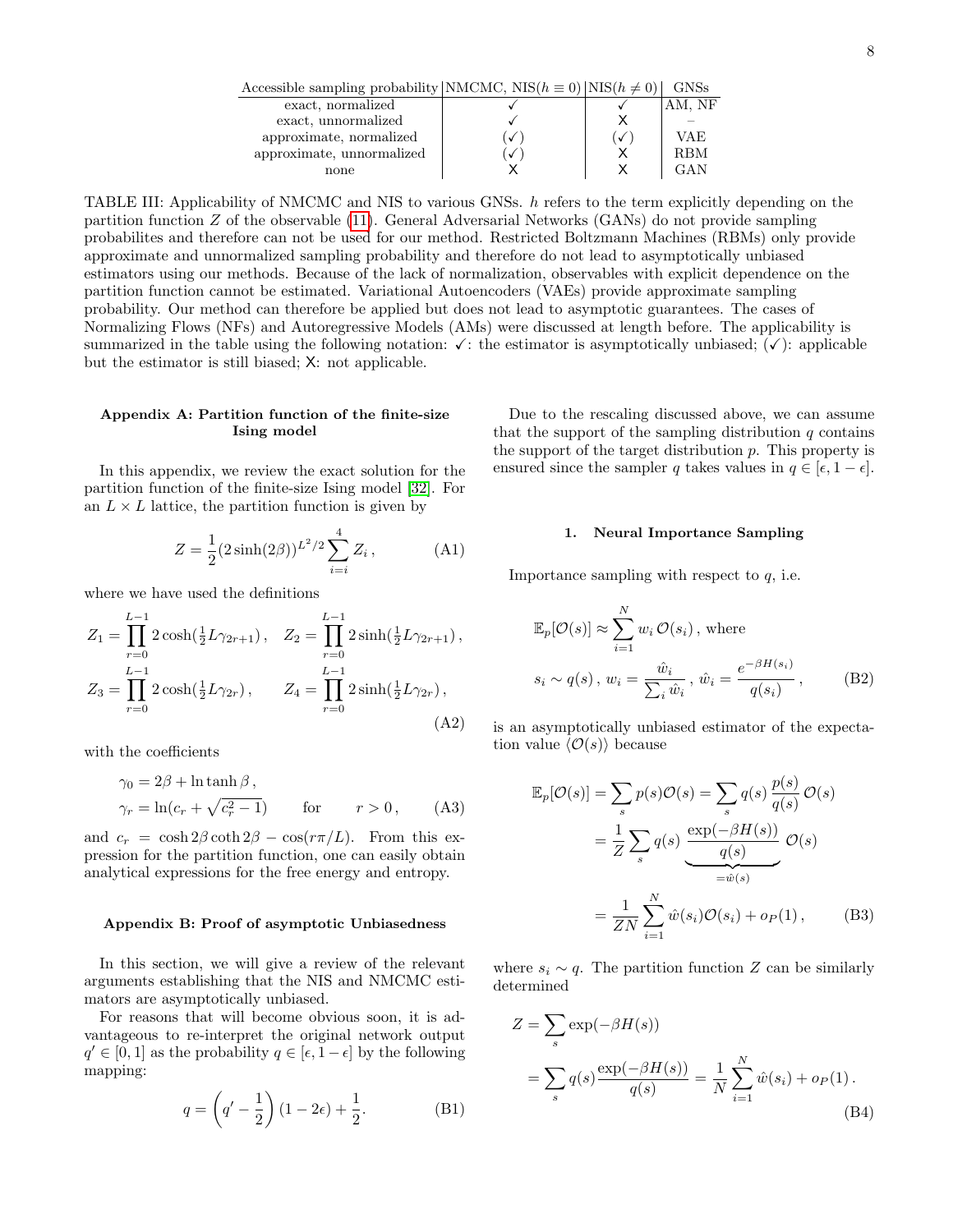Combining the previous equations, we obtain

$$
\langle \mathcal{O}(s) \rangle_p = \sum_{i=1}^N w_i \, \mathcal{O}(s_i) + o_P(1) \quad \text{with} \quad w_i = \frac{\hat{w}_i}{\sum_i \hat{w}_i} \, .
$$
\n(B5)

# 2. Neural MCMC

The sampler  $q$  can be used as a trial distribution  $p_0(s'|s) = q(s')$  for a Markov-Chain which uses the following acceptance probability in its Metropolis step

$$
p_a(s'|s) = \min\left(1, \frac{p_0(s|s')p(s')}{p_0(s'|s)p(s)}\right)
$$
  
= 
$$
\min\left(1, \frac{q(s)\exp(-\beta H(s'))}{q(s')\exp(-\beta H(s))}\right).
$$
 (B6)

This fulfills the detailed balance condition

$$
p_t(s'|s) \exp(-\beta H(s)) = p_t(s|s') \exp(-\beta H(s)) \quad \text{(B7)}
$$

because the total transition probability is given by  $p_t(s'|s) = q(s') p_a(s'|s)$  and therefore

$$
p_t(s'|s) \exp(-\beta H(s))
$$
  
=  $q(s')$  min  $\left(1, \frac{q(s) \exp(-\beta H(s'))}{q(s') \exp(-\beta H(s))}\right) \exp(-\beta H(s))$   
= min  $\{q(s') \exp(-\beta H(s)), q(s) \exp(-\beta H(s'))\}$   
=  $p_t(s|s') \exp(-\beta H(s'))$ , (B8)

where we have used the fact that the min operator is symmetric and that all factors are strictly positive. The latter property is ensured by the fact that  $q(s) \in [\epsilon, 1-\epsilon]$ .

#### <span id="page-8-0"></span>Appendix C: Variance Estimators

As explained in the main text, we estimate observables of the form

$$
\mathcal{O} = g(s) + h(Z) \tag{C1}
$$

by the samples  $s_i \sim q$  with  $i = 1 \dots N$  using

$$
\hat{\mathcal{O}}_N = \frac{\frac{1}{N} \sum_{i=1}^N \mathcal{O}(s_i, \hat{Z}_N) \hat{w}(s_i)}{\hat{Z}_N}.
$$
 (C2)

By the definition of  $\hat{Z}_N$ , see [\(10\)](#page-3-3), this is equivalent to

$$
\hat{\mathcal{O}}_N = \frac{\frac{1}{N} \sum_{i=1}^N g(s_i) \hat{w}(s_i)}{\hat{Z}_N} + h(\hat{Z}_N). \tag{C3}
$$

Let

$$
\phi_N = \frac{1}{N} \sum_{i=1}^N \phi(s_i) \qquad \text{for} \qquad \phi(s) = \begin{pmatrix} g(s)\hat{w}(s) \\ \hat{w}(s) \end{pmatrix} . \tag{C4}
$$

<span id="page-8-3"></span>Observable Estimated Std Sample Std

| Entropy  | 0.00023 | 0.00025 |
|----------|---------|---------|
| Free En. | 0.00002 | 0.00002 |

TABLE IV: Comparison of standard deviation estimated as in Section [II D](#page-3-5) to sample standard deviation over ten runs. Experiments are done at an inverse temperature  $\beta = 0.44$ .

Then, the central limit theorem implies that

$$
\phi_N \xrightarrow{D} \mathcal{N}\left(\phi^*, \frac{1}{N}\Sigma\right),\tag{C5}
$$

where

$$
\phi^* = \mathbb{E}_q [\phi] = \begin{pmatrix} \mathbb{E}_p[g] Z \\ Z \end{pmatrix},
$$
  

$$
\Sigma = \mathbb{E}_q [\phi \phi^T] - \mathbb{E}_q[\phi] \mathbb{E}_q[\phi^T].
$$
 (C6)

Since the estimator [\(C2\)](#page-8-2) can be written as a smooth function f of  $\phi_N$  as

$$
f(\phi_N) := \frac{(\phi_N)_1}{(\phi_N)_2} + h((\phi_N)_2) = \hat{\mathcal{O}}_N, \qquad \text{(C7)}
$$

its variance can be written as

$$
\sigma_{\hat{\mathcal{O}}_N}^2 = \frac{1}{N} \boldsymbol{\psi}^T \boldsymbol{\Sigma} \boldsymbol{\psi} + o_P(N^{-1}) \tag{C8}
$$

with

$$
\psi = \nabla f(\phi^*) = \begin{pmatrix} 1/(\phi_N)_2 \\ -(\phi_N)_1/(\phi_N)_2^2 + h'((\phi_N)_2) \end{pmatrix} \Big|_{\phi^*}
$$

$$
= \begin{pmatrix} 1/Z \\ -\mathbb{E}_p[g]/Z + h'(Z) \end{pmatrix}.
$$
(C9)

In Table [IV,](#page-8-3) we numerically verify that our estimated standard deviation is consistent with the sample standard deviation over ten runs.

### <span id="page-8-1"></span>Appendix D: Experimental Details

<span id="page-8-2"></span>In this appendix, we provide an overview of the setup used for the experiments presented in this manuscript.

#### 1. Model Training

Unless reported differently, all the models were trained for a  $16 \times 16$  lattice for a total of 10000 steps. The model trained on a  $24 \times 24$  lattice required 15000 steps until convergence. Our model use the VAN architecture with residual connections (see [\[20\]](#page-10-1) for details on this architecture). The networks are six convolutional layers deep (with a half-kernel size of three) and has a width size of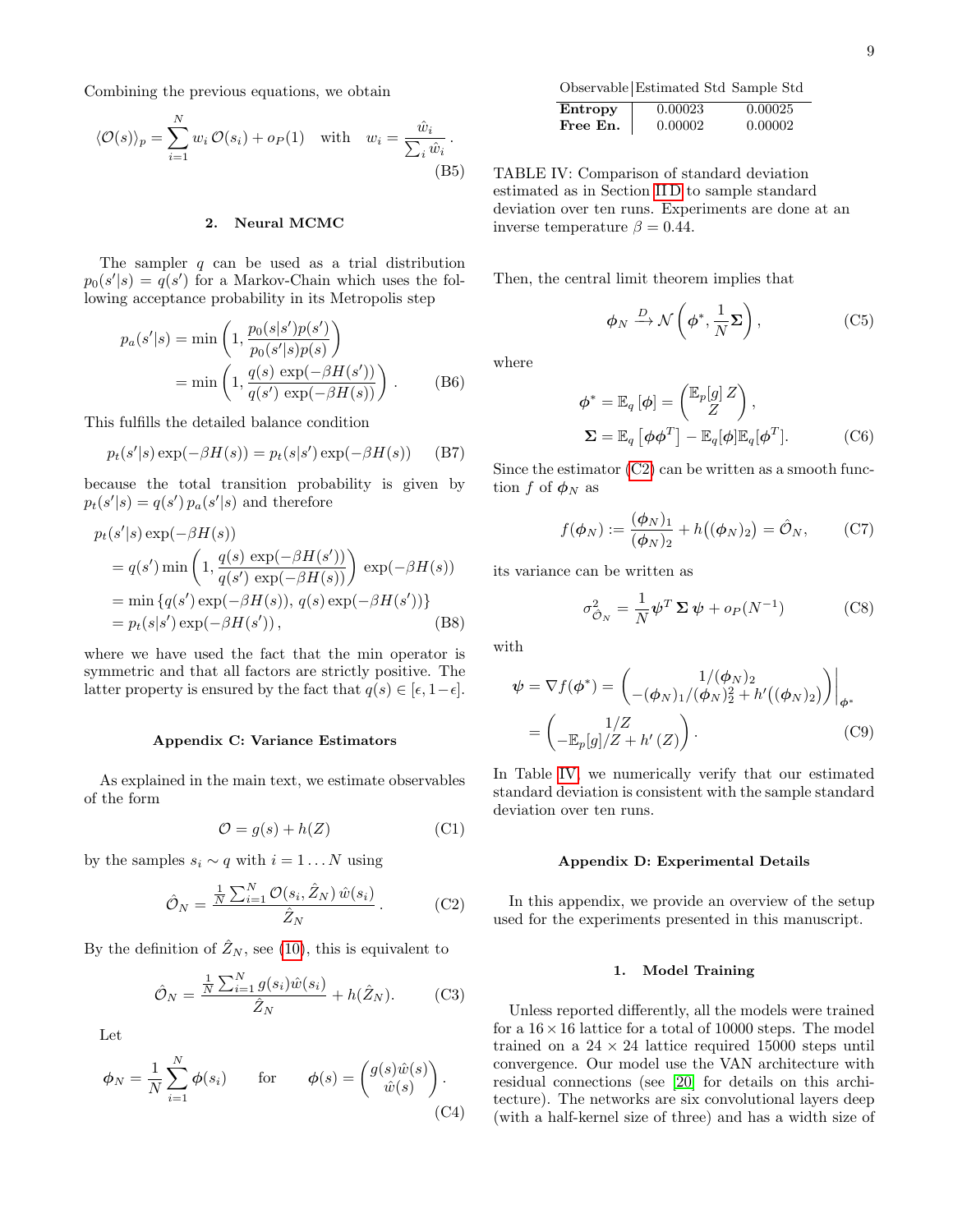64. A batch size of 2000 and a learning rate of  $10^{-4}$  were chosen. No learning rate schedulers were deployed in our training. For each model, we applied  $\beta$ -annealing to the target  $\beta_t$  using the following annealing schedule

$$
\beta = \beta_t (1 - 0.998^{N_{step}})
$$
 (D1)

where  $N_{step}$  is the total number of training steps. We summarize the used setup in Table [V.](#page-9-10) Training a sampler for a  $16 \times 16$  lattice takes approximately 24 hours of computing time on two Tesla P100 GPUs with 16GB each.

### 2. Neural Monte Carlo and Neural Important Sampling

In Neural MCMC, we use a chain of 500k steps. Conversely to standard MCMC methods, such as Metropolis, no equilibrium steps are required since we sample from an already trained proposal distribution. In Neural Importance Sampling, batches of 1000 samples are drawn 500 times. Both sampling methods were performed on a Tesla P100 GPU and their runtime is approximately an hour in the case of a  $16 \times 16$ .

- <span id="page-9-0"></span>[1] C. Gattringer and C. Lang, Quantum chromodynamics on the lattice: an introductory presentation, Vol. 788 (Springer, 2009).
- <span id="page-9-1"></span>[2] M. Newman and G. Barkema, Monte carlo methods in statistical physics (Oxford University Press, 1999).
- <span id="page-9-2"></span>[3] S. Kirkpatrick, C. D. Gelatt, and M. P. Vecchi, [Science](http://dx.doi.org/10.1126/science.220.4598.671) 220[, 671 \(1983\).](http://dx.doi.org/10.1126/science.220.4598.671)
- <span id="page-9-3"></span>[4] C. M. Bishop, Pattern recognition and machine learning (springer, 2006).
- <span id="page-9-4"></span>[5] S. Nakajima, K. Watanabe, and M. Sugiyama, Variational Bayesian Learning Theory (Cambridge University Press, 2019).
- <span id="page-9-5"></span>[6] I. Goodfellow, Y. Bengio, and A. Courville, *Deep learn* $inq$  (MIT press, 2016).
- <span id="page-9-6"></span>[7] G. Torlai and R. G. Melko, [Phys. Rev. B](http://dx.doi.org/10.1103/PhysRevB.94.165134) 94, 165134 [\(2016\),](http://dx.doi.org/10.1103/PhysRevB.94.165134) [arXiv:1606.02718 \[cond-mat.stat-mech\].](http://arxiv.org/abs/1606.02718)
- [8] A. Morningstar and R. G. Melko, Journal of Machine Learning Research 18, 163:1 (2017), [arXiv:1708.04622](http://arxiv.org/abs/1708.04622) [\[cond-mat.dis-nn\].](http://arxiv.org/abs/1708.04622)
- [9] Z. Liu, S. P. Rodrigues, and W. Cai, (2017), [arXiv:1710.04987 \[cond-mat.dis-nn\].](http://arxiv.org/abs/1710.04987)

### 10

#### <span id="page-9-9"></span>Appendix E: Direction of Bias

In this appendix, we demonstrate that the direction of the bias depends on the random initialization of the network. In order to illustrate this fact, we trained five models at  $\beta = 0.45$  for a 8×8 lattice using the same hyperparameter setup. We compare the estimate of the energy with an exact reference value of  $U/L^2 = 1.54439$ . Table [VI](#page-9-11) summarizes the results. Values which overestimate the ground truth are in bold. This shows that the trend of under- or overestimating, observed from Fig [1,](#page-2-0) holds only on average and is not a systematic effect.

<span id="page-9-10"></span>

| Sampler Depth Width Batch Ir Steps $\beta$ Ann. |  |  |                                                              |
|-------------------------------------------------|--|--|--------------------------------------------------------------|
| PixelCNN 6                                      |  |  | $64 \quad 2 \cdot 10^3 \quad 10^{-4} \quad 10^4 \quad 0.998$ |

TABLE V: Summary of the hyperparameters setup used for training our samplers.

<span id="page-9-11"></span>

|  |  | $\overline{U/L^2}$ -1.5407 -1.5461 -1.5364 -1.5438 -1.5421 |                                                        |
|--|--|------------------------------------------------------------|--------------------------------------------------------|
|  |  | $ M /L^2 $ 0.8089 0.8114 0.8059 0.8098 0.8070              |                                                        |
|  |  |                                                            | $S/L^2$   0.258889 0.260271 0.257843 0.262209 0.261478 |

TABLE VI: Internal energy per lattice site on an  $8\times8$ lattice. Values which overestimate the ground truth  $U/L^2 = -1.54439$  are in bold. Same holds for Entropy, ground truth  $S/L^2 = 0.25898$ . The second row shows absolute magnetization with ground truth  $|M|/L^2 = 0.8083$ . In this case, estimates which overestimate the ground truth are in bold.

- [10] L. Huang and L. Wang, Physical Review B 95, 035105 (2017).
- [11] S.-H. Li and L. Wang, Physical review letters 121, 260601 (2018).
- [12] M. Koch-Janusz and Z. Ringel, Nature Physics 14, 578 (2018).
- [13] J. M. Urban and J. M. Pawlowski, (2018), [arXiv:1811.03533 \[hep-lat\].](http://arxiv.org/abs/1811.03533)
- [14] K. Zhou, G. Endrődi, L.-G. Pang, and H. Stöcker, Physical Review D 100, 011501 (2019).
- [15] M. Mustafa, D. Bard, W. Bhimji, Z. Lukić, R. Al-Rfou, and J. M. Kratochvil, Computational Astrophysics and Cosmology 6, 1 (2019).
- <span id="page-9-7"></span>[16] K. Nicoli, P. Kessel, N. Strodthoff, W. Samek, K.-R. Müller, and S. Nakajima, (2019), [arXiv:1903.11048](http://arxiv.org/abs/1903.11048) [\[cond-mat.stat-mech\].](http://arxiv.org/abs/1903.11048)
- [17] H.-Y. Hu, S.-H. Li, L. Wang, and Y.-Z. You, (2019), [arXiv:1903.00804 \[cond-mat.dis-nn\].](http://arxiv.org/abs/1903.00804)
- [18] L. Yang, Z. Leng, G. Yu, A. Patel, W.-J. Hu, and H. Pu, (2019), [arXiv:1905.10730 \[cond-mat.str-el\].](http://arxiv.org/abs/1905.10730)
- <span id="page-9-8"></span>[19] M. S. Albergo, G. Kanwar, and P. E. Shanahan, [Phys.](http://dx.doi.org/10.1103/PhysRevD.100.034515) Rev. D100[, 034515 \(2019\),](http://dx.doi.org/10.1103/PhysRevD.100.034515) [arXiv:1904.12072 \[hep-lat\].](http://arxiv.org/abs/1904.12072)